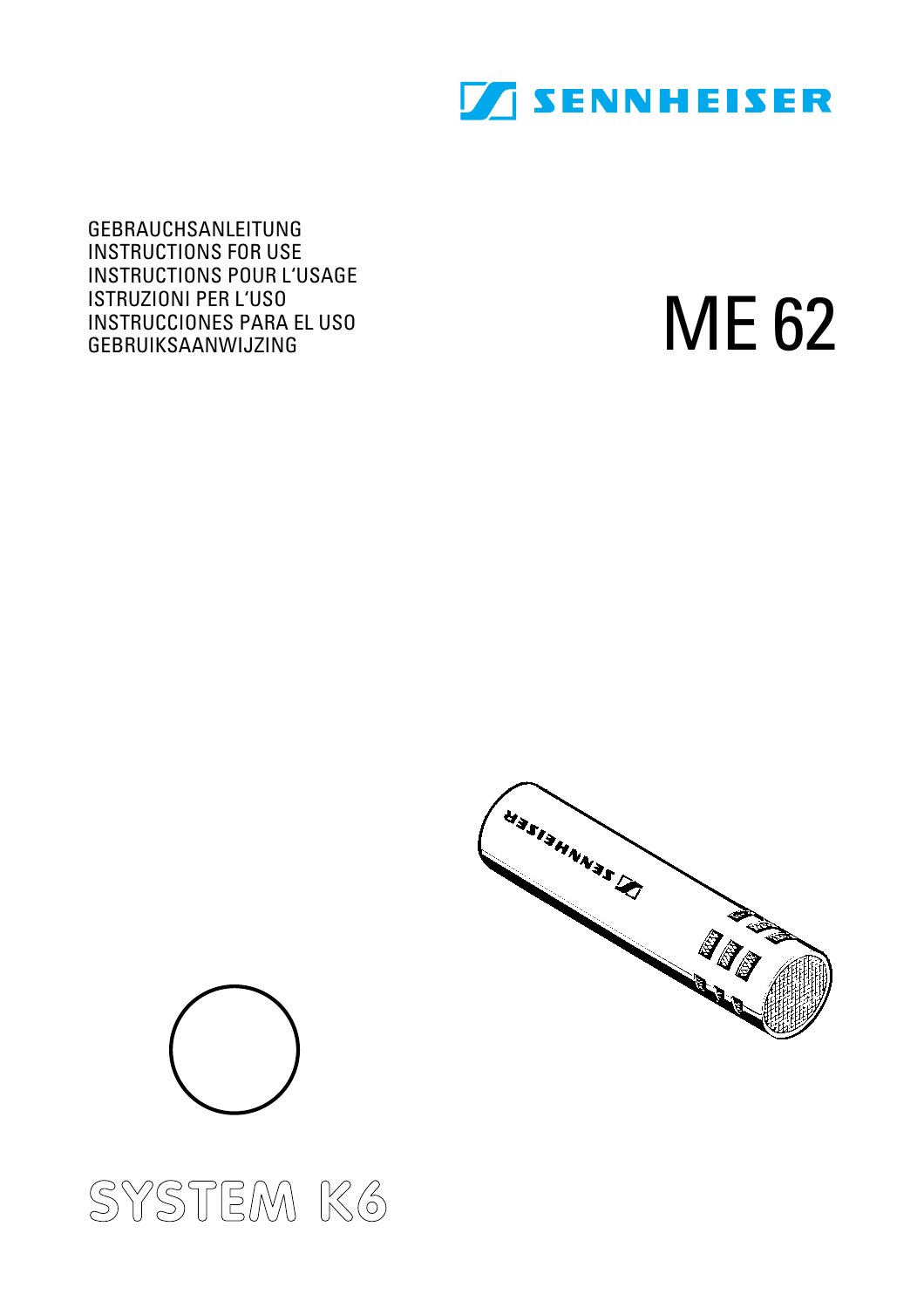#### **Mikrofonmodul passend zum Speiseadapter K6 oder K6P.**

#### TECHNISCHE DATEN

| Übertragungsbereich                | 20 - 20000 Hz $\pm$ 2.5 dB            |
|------------------------------------|---------------------------------------|
| Richtcharakterstik                 | Kugel                                 |
| Freifeldleerlaufübertragungsfaktor | $32 \text{ mV/Pa} \pm 2.5 \text{ dB}$ |
| Ersatzgeräuschpegel                | 15 dB (nach DIN IEC 651)              |
|                                    | 27 dB (nach CCIR 468-3)               |
| Grenzschalldruck bei $K = 1\%$     | $130 \text{ dB}(A)$ bei 1 kHz         |
| Abmessungen in mm                  | 94 x 22,5                             |
| Gewicht                            | 30 g                                  |
|                                    |                                       |

## **Microphone module suitable for powering module K6 or K6P.**

## TECHNICAL DATA

| Frequency response                                          | 20 - 20000 Hz $\pm$ 2.5 dB            |
|-------------------------------------------------------------|---------------------------------------|
| Pick-up pattern                                             | omnidirectional                       |
| Free field no-load sensitivity                              | $32 \text{ mV/Pa} \pm 2.5 \text{ dB}$ |
| Equivalent sound pressure level                             | 15 dB (as per DIN IEC 651)            |
|                                                             | 27 dB (as per CCIR 468-3)             |
| Max. sound pressure level for $K = 1\%$ 130 dB(A) for 1 kHz |                                       |
| Dimensions in mm                                            | 94 x 22.5                             |
| Weight                                                      | 30 g                                  |
|                                                             |                                       |

#### **Module microphone pour l'adaptateur d'alimenation K6 ou K6P.**

# CARACTERISTIQUES TECHNIQUES

| Bande passante                                             | 20 - 20000 Hz $\pm$ 2.5 dB            |
|------------------------------------------------------------|---------------------------------------|
| Directivité                                                | omnidirectionelle                     |
| Facteur de transmission à vide                             | $32 \text{ mV/Pa} \pm 2.5 \text{ dB}$ |
| Volume sonore équivalent                                   | 15 dB (selon DIN IEC 651)             |
|                                                            | 27 dB (selon CCIR 468-3)              |
| Limite de pression acoustique à $K = 1\%130$ dB(A) à 1 kHz |                                       |
| Dimensions en mm                                           | $94 \times 22.5$                      |
| Poids                                                      | 30 g                                  |

Änderungen vorbehalten / Subject to alterations / Sous réserve de modification.